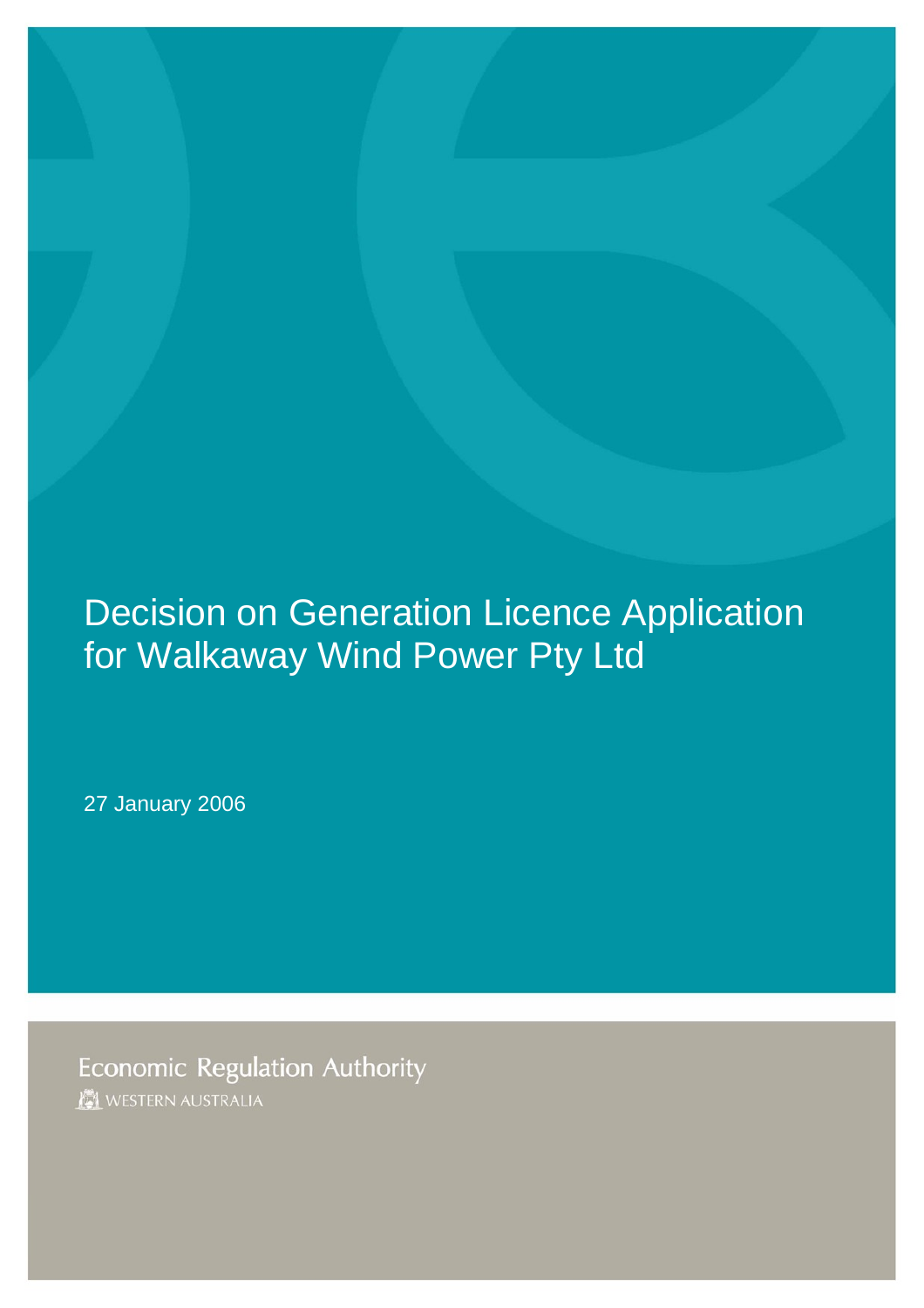**A full copy of this document is available from the Economic Regulation Authority website at [www.era.wa.gov.au](http://www.era.wa.gov.au/).** 

**For further information, contact: Paul Kelly A/Executive Director Licensing, Monitoring and Customer Protection Division Economic Regulation Authority Perth, Western Australia Phone: (08) 9213 1900** 

**© Economic Regulation Authority** 

**The copying of this document in whole or part for non-commercial purposes is permitted provided that appropriate acknowledgment is made of the Economic Regulation Authority and the State of Western Australia. Any other copying of this document is not permitted without the express written consent of the Authority.**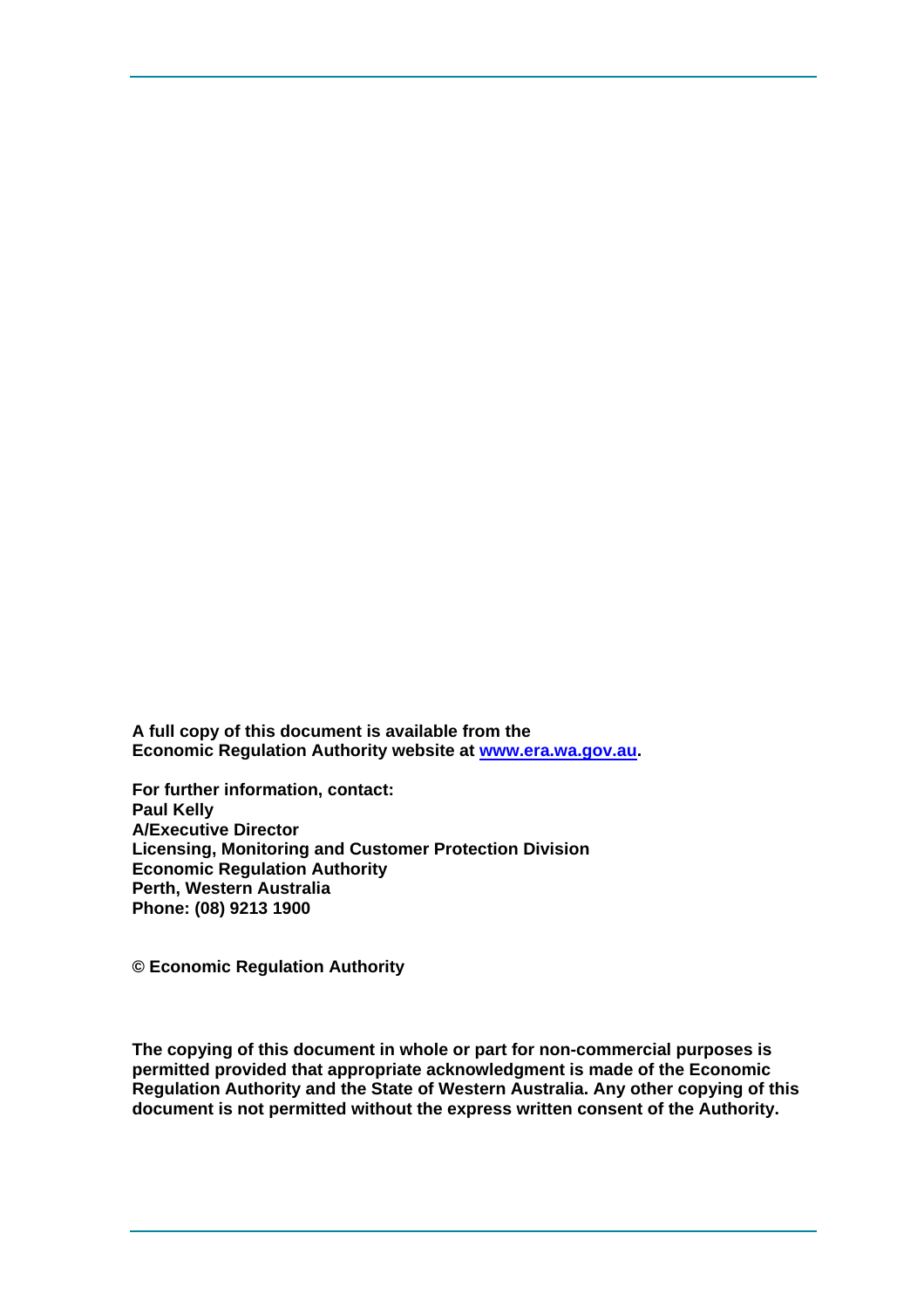## **DECISION**

- 1. On 23 September 2005, Walkaway Wind Power Pty Ltd (**Applicant**) submitted an application to the Economic Regulation Authority (**Authority**) for a Generation Licence to construct and operate of the Alinta Wind Farm for a term of 30 years (**Application**). The Wind Farm is located approximately 30 km South East of Geraldton in the Shire of Greenough.
- 2. The Application was made pursuant to section 10 of the *Electricity Industry Act 2004* (**Act**).
- 3. Pursuant to section 19 and section 9 of the Act, the Authority approves the grant of a Generation Licence to the Applicant to supply electricity subject to, and in accordance with, the terms set out in the Licence. The term of the licence is 30 years.

## **REASONS**

- 4. Section 19 of the Act sets out the factors governing the Authority's decision to grant, renew, or transfer an electricity supply licence. Subsections (1) and (2) are reproduced below:
	- *(1) Subject to section 9, the Authority must grant, renew or approve the transfer of a licence if it is satisfied that the applicant –* 
		- *(a) has, and is likely to retain; or*

*(b) will acquire within a reasonable time after the grant, renewal or transfer, and is then likely to retain,* 

*the financial and technical resources to undertake the activities authorised, or to be authorised by the licence.* 

- *(2) The Authority must take reasonable steps to make a decision in respect of an application for –* 
	- *(a) the grant or renewal of a licence; or*
	- *(b) approval to transfer a licence,*

*within 90 days after the application is made.* 

Section 9 of the Act states that the Authority must not exercise a power conferred by Division 3 of the Act (General licensing provisions) unless the Authority is satisfied that it would not be contrary to the public interest to do so.

- 5. The Authority engaged Stamfords to examine the financial capacity of the Applicant to undertake the activities authorised by the licence. Following the assessment Stamfords concluded that the Applicant has the financial resources to undertake the activities authorised by the Generation Licence under the Act.
- 6. The Authority engaged McGill Engineering Services Pty Ltd (**McGill Engineering**) to examine the technical capacity of the Applicant to undertake activities authorised by the licence. Following the assessment McGill Engineering concluded that the Applicant has, or will acquire soon after approval, the technical